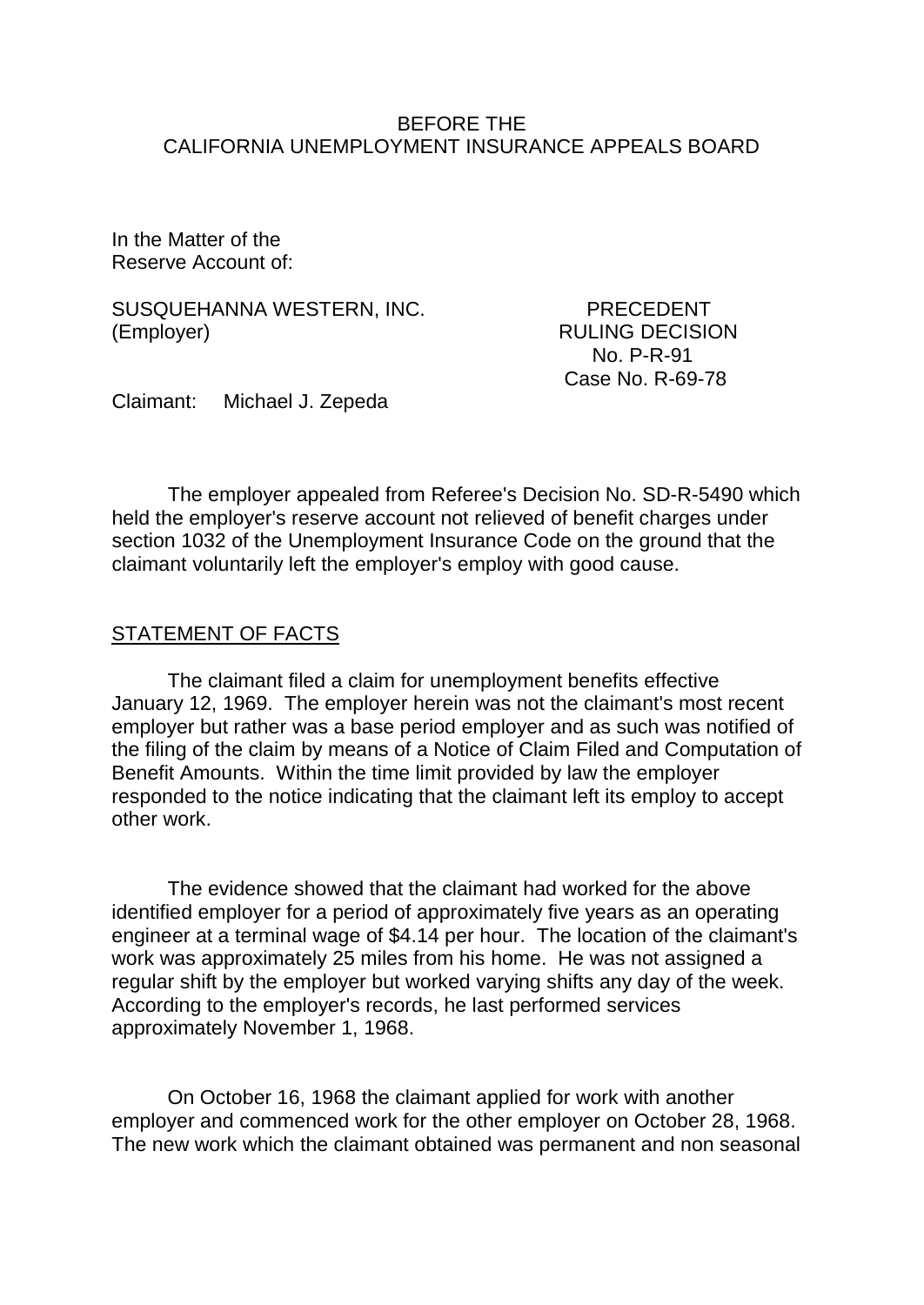in nature, paid a wage of \$4.32 per hour, was on the regular eight hour day shift and required the claimant to work five days a week. The location of the new job was only four miles from the claimant's home. When the claimant filed his claim he had been temporarily laid off due to inclement weather.

In its appeal to this board the employer contends that the claimant did not have good cause for leaving its employ because the "Claimant obtained work which offered an increase in pay of only five percent."

## REASONS FOR DECISION

Section 1030(b) of the Unemployment Insurance Code provides in pertinent part as follows:

"(b) Any base period employer who is . . . entitled under Section 1329 to receive notice of computation may, within 15 days after mailing of such notice of computation, submit to the department any facts within its possession disclosing whether the claimant left such employer's employ voluntarily and without good cause or was discharged from such employment for misconduct connected with his work . . . ."

Section 1030(c) of the code provides in part as follows:

"(c) The department shall consider such facts together with any information in its possession and promptly notify the employer of its ruling as to the cause of the termination of the claimant's employment. . . ."

Section 1032 of the code provides in part as follows:

"1032. If it is ruled under Section 1030 . . . that the claimant left the employer's employ voluntarily and without good cause or was discharged by reason of misconduct connected with his work . . . benefits paid to the claimant subsequent to the termination of employment due to such voluntary leaving or discharge . . . which are based upon wages earned from such employer prior to the date of such termination of employment, shall not be charged to the account of such employer . . . ."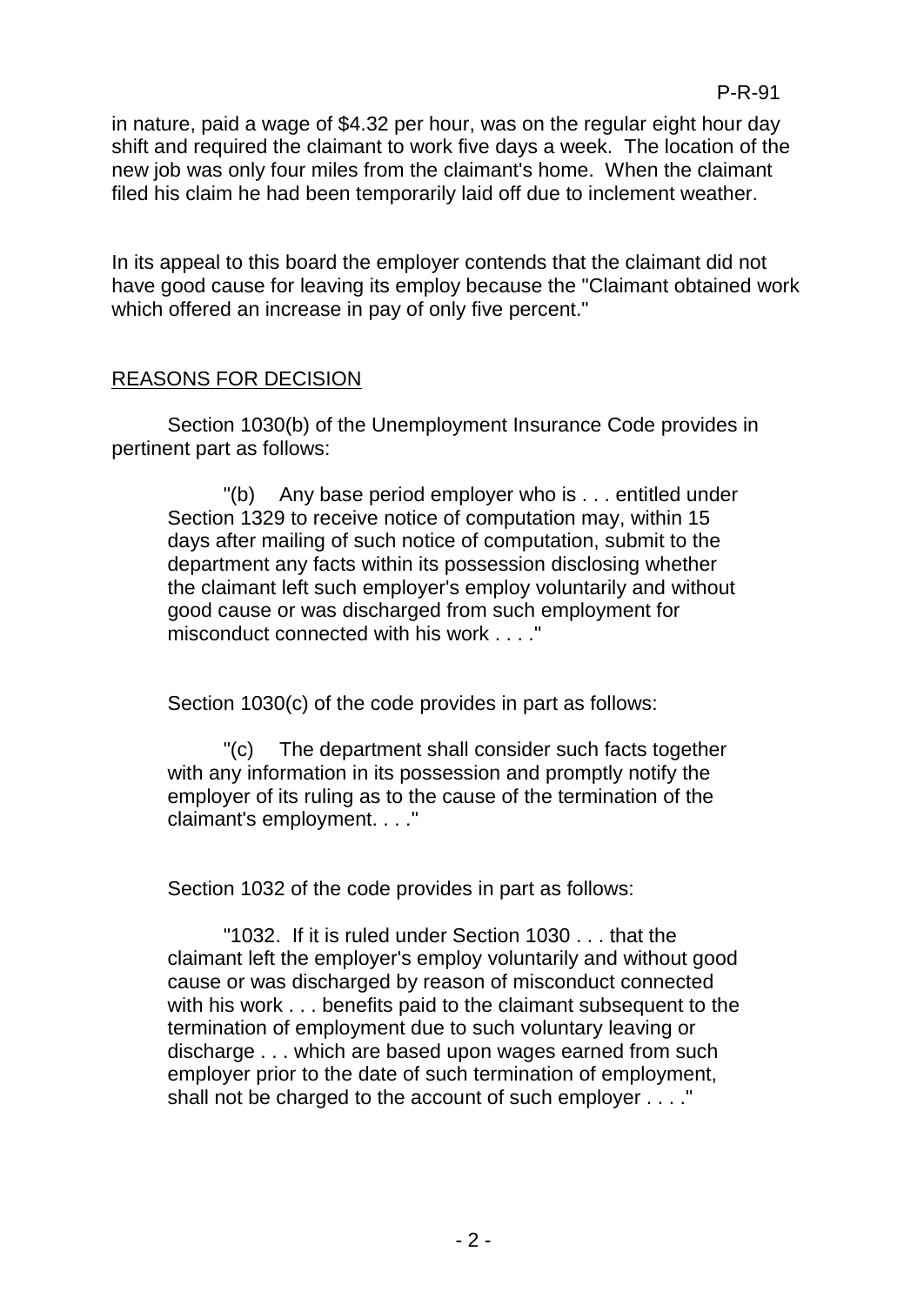In the instant case we must decide whether the claimant had good cause for leaving his work with the employer herein.

The term "good cause" is not defined in the code or regulations but we believe the phrase "voluntarily and without good cause," as it appears in sections 1030 and 1032 of the code, must be given the same scope and meaning as its counterpart appearing in section 1256 of the code.

In Appeals Board Decision No. P-B-27 we defined good cause for the voluntary leaving of work as follows:

". . . there is good cause for the voluntary leaving of work when the facts disclose a real, substantial, and compelling reason of such nature as would cause a reasonable person genuinely desirous of retaining employment to take similar action."

In cases such as the instant one the burden of establishing that the claimant did not have good cause is upon the employer who is in effect requesting tax relief (20 Ops. Cal. Atty. Gen. 23).

In establishing good cause for leaving one employment to accept another, no definite standards or criteria can be established which may be uniformly applied in each and every case. All of the factors which influenced the claimant's decision to leave one job to accept other work must be considered together as a whole in order to decide if good cause existed. For example, consideration should be given, among other things, to the pay, location, opportunities for advancement, skills required, seniority rights, permanency; and, working conditions of the two jobs.

In the instant matter the claimant did not choose total unemployment but rather chose one job in preference to another. The work to which the claimant went paid him more than the work which he left. The new work was permanent in nature, on a regular shift and located closer to his home. Additional factors which might have influenced the claimant's decision to leave work in order to accept the other job are absent from the record. However, we believe that the factors above enumerated are sufficient to establish good cause for leaving work with the employer herein.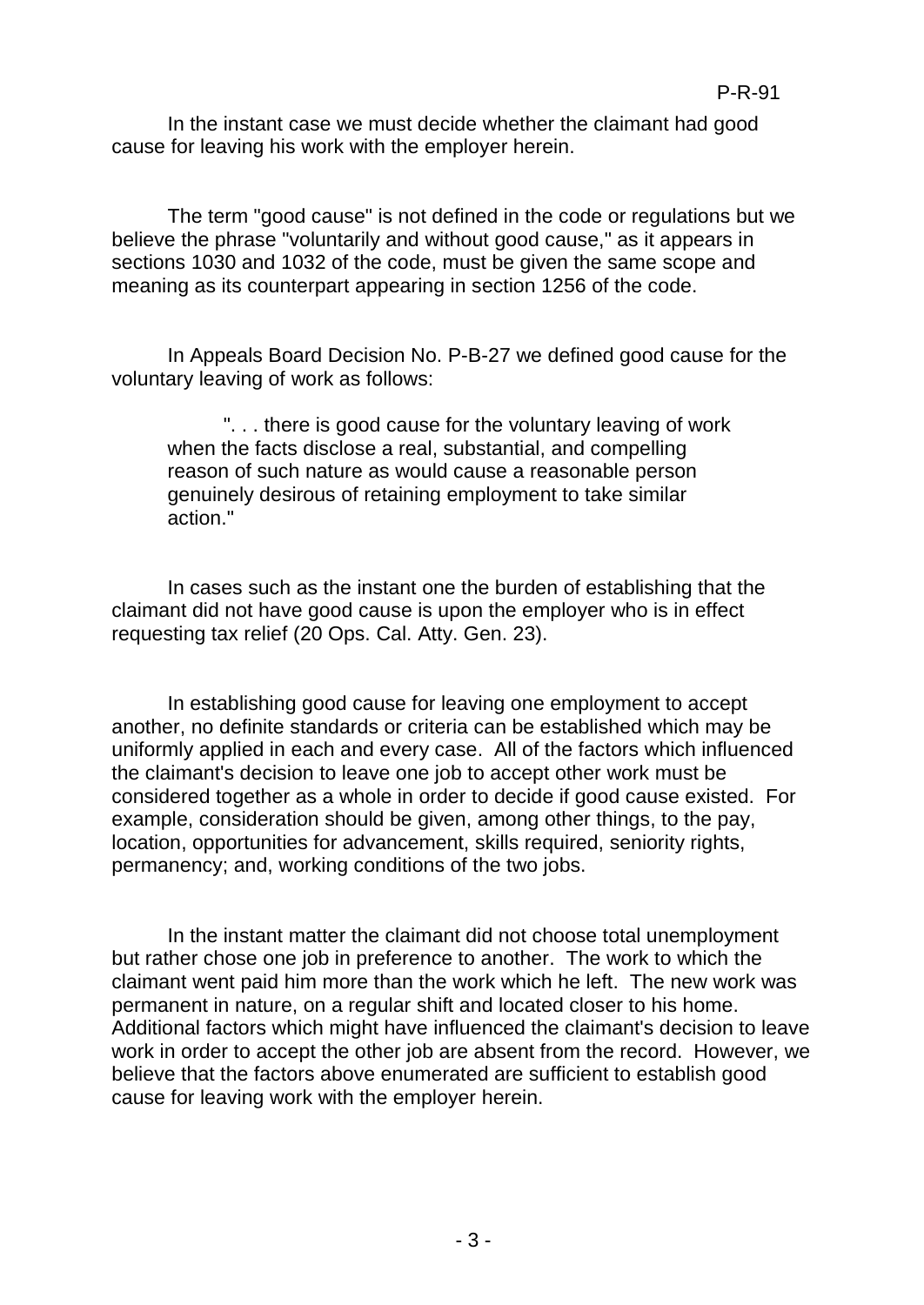# **DECISION**

The decision of the referee is affirmed. The employer's reserve account is not relieved of benefit charges under section 1032 of the code.

Sacramento, California, December 9, 1970.

## CALIFORNIA UNEMPLOYMENT INSURANCE APPEALS BOARD

ROBERT W. SIGG, Chairman

LOWELL NELSON

CLAUDE MINARD

DON BLEWETT

CONCURRING - Written Opinion Attached

JOHN B. WEISS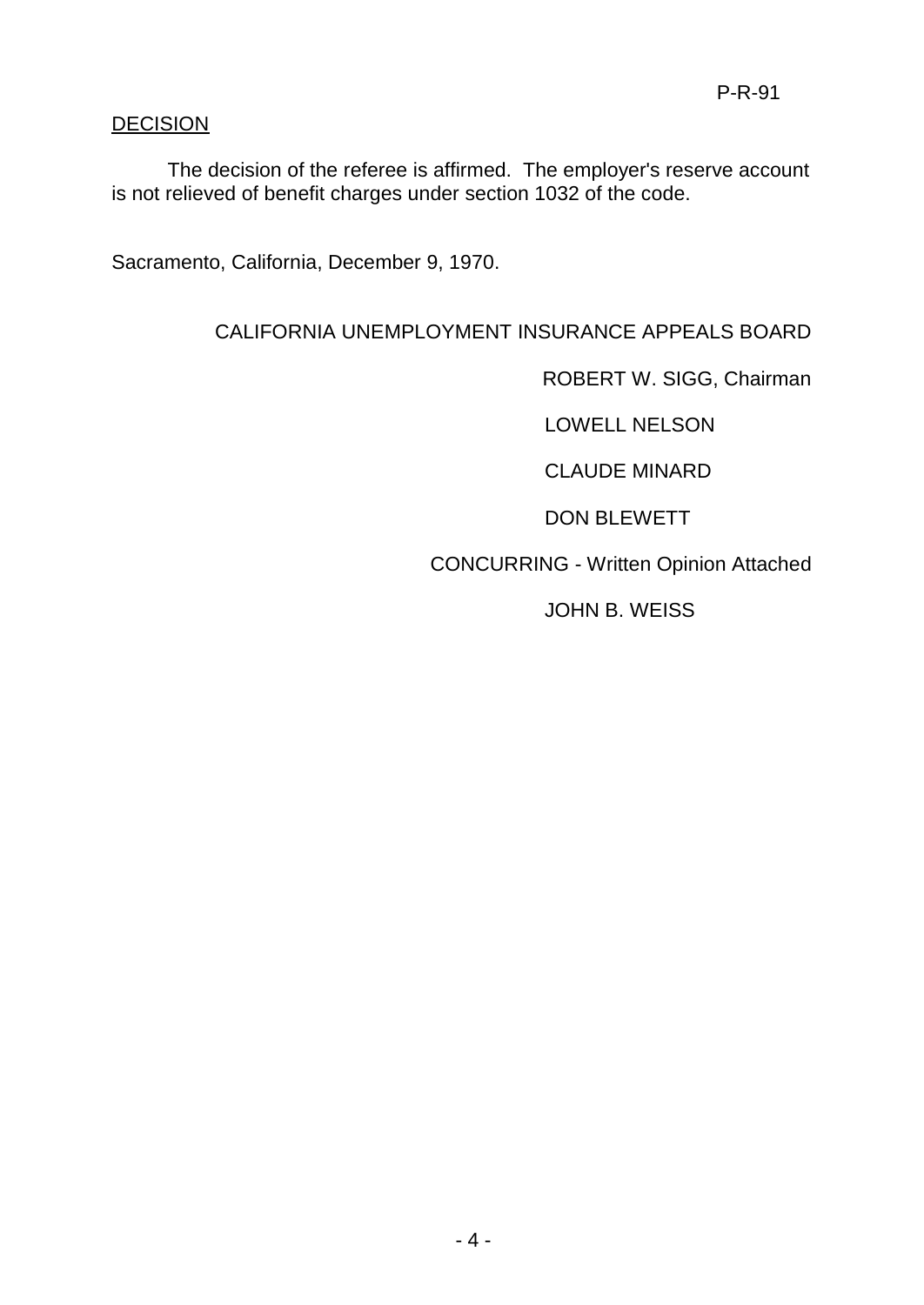### CONCURRING OPINION

I concur:

I concur with my associates in this decision - but with the understanding that by this decision we do not abandon the so-called 10% rule applicable to ruling cases wherein the reasons for leaving are limited to wage differences in the respective employments (Precedent Ruling Decision No. 15). Here we have merely reasserted our long-standing position that no definite standards or criteria can be established which may be uniformly applied in each and every case.

Ruling cases involve circumstances substantially different from benefit cases. In ruling cases the claimant's benefits are not involved. Consequently we have little or no participation by the claimant in the case but must rely almost entirely upon the Department and the employer for the factual matrix. Where factors other than wages alone are at issue, as here, we hold that all the factors including the wages must be weighed to determine if that degree of compulsion exists which would compel a reasonable man interested in retaining his job to leave. If it does, there is "good cause" under section 1256 of the code; if it is lacking, there is not "good cause".

Certainly we are aware that in any decision to leave one employment for another, many and diverse factors may play a role, singly or in combination. Approximately 42% of this Board's case load involve voluntary quits. As we are well aware, many of the factors given as the reason to quit particularly those centering upon personal preference and dissatisfactions fail to provide that degree of compulsion necessary to give "good cause". Small differences in wages alone have never been held to constitute "good cause". When combined with non-compelling preferences or dissatisfactions they do not constitute "good cause". However, at some point money alone does provide "good cause".